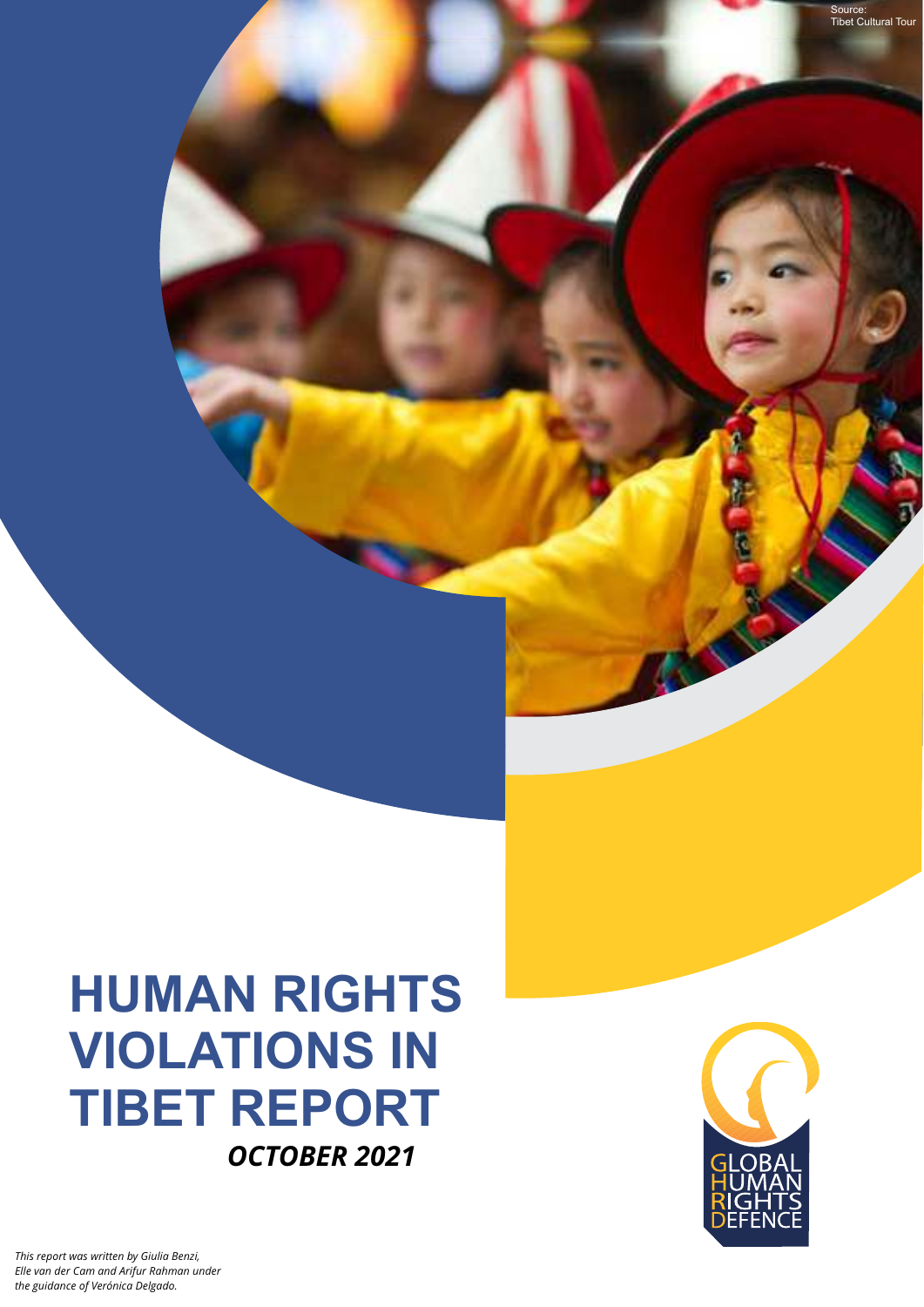## Table of Contents

Table of contents Aim of the report Map of Tibet Information on Tibet Human rights violations against minorities in Tibet Human rights events of October 2021 Concluding remarks Bibliography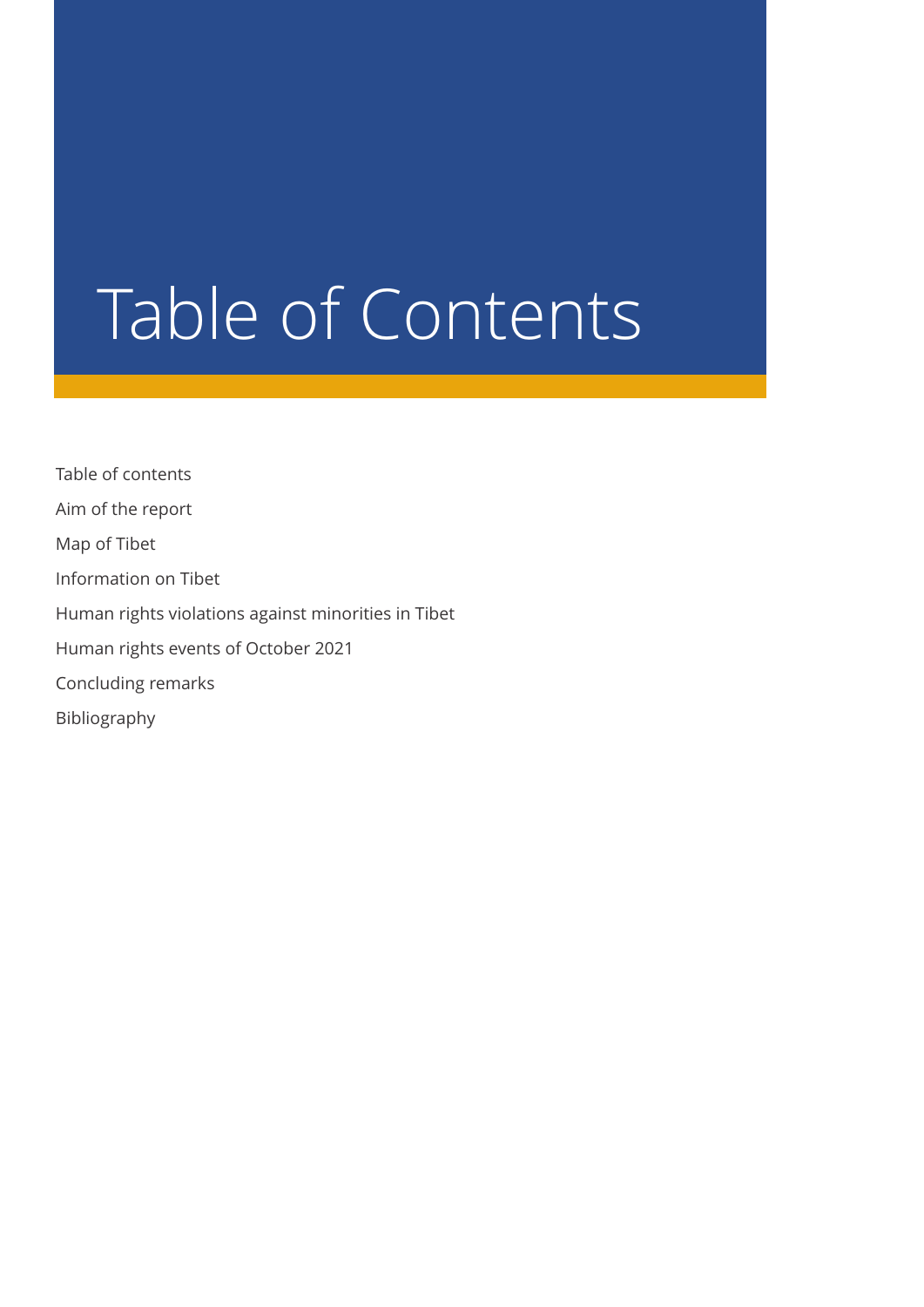

## **Aim of the report**

This report aims to raise awareness and bring attention to the human rights violations that occur in Tibet consistently. This report provides a brief introduction on the region itself and subsequently goes into the human rights violations occurring against minorities in Tibet. After this general overview, the report presents three selected cases of human rights violations that occurred in October 2021.

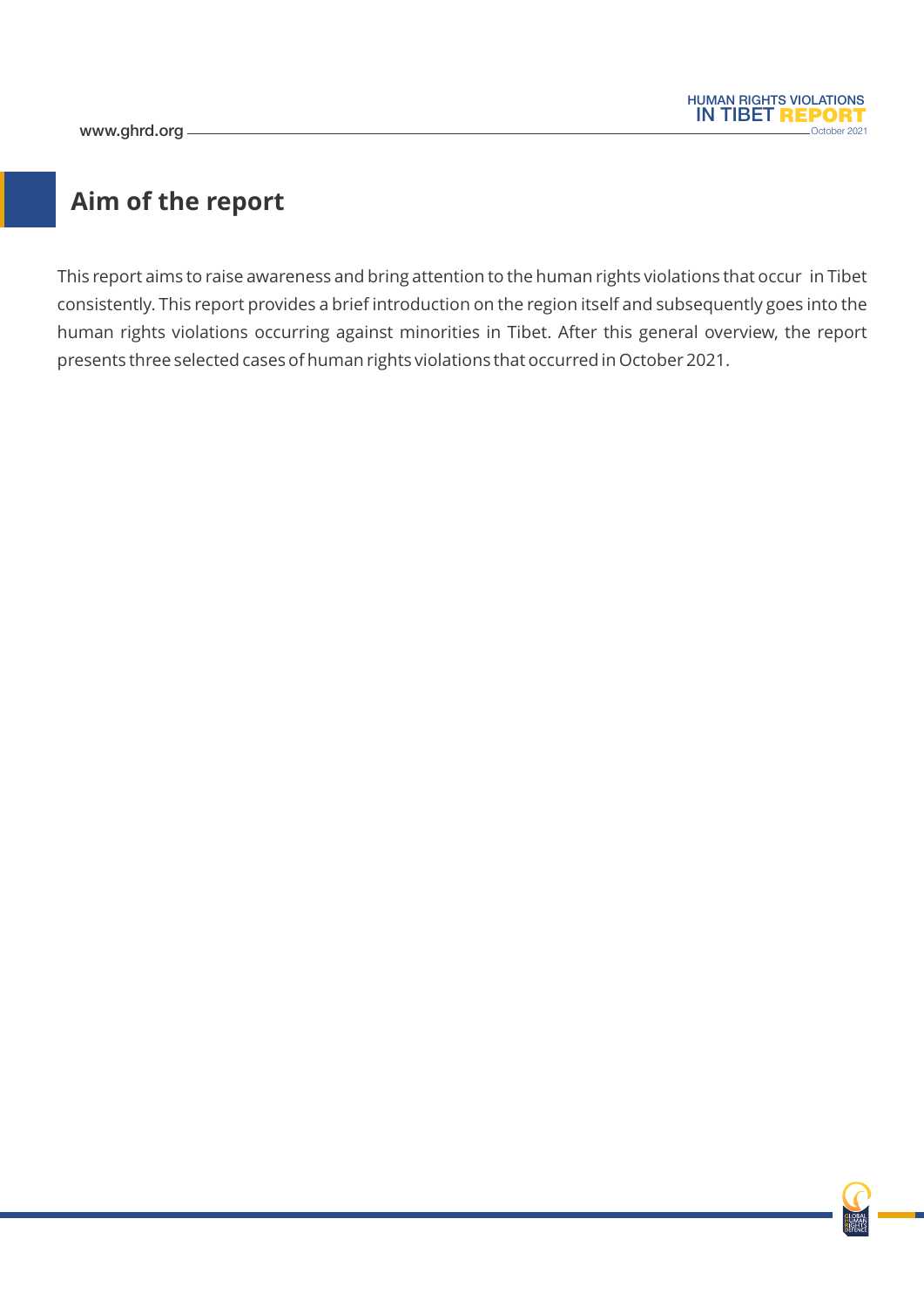

## **Tibet**

Tibet is a highly disputed region located between the mountainous borders of China, India, Nepal and Bhutan. In 1950, the People's Liberation Army (PLA) invaded the Tibetan region and seized control by force (Richardson, 2020). In 1959, Tibetans formed an uprising against the Chinese imposition over their land, which was crushed with brutal violence (Richardson, 2020). A deal was made with Tibetan representatives, stipulating the acceptance of the Chinese presence and the annexation of the region to the People's Republic of China (Richardson, 2020).

With the arrival of the Chinese came the exile of the 14th Dalai Lama, who is the religious leader of Tibet. In 1959, the spiritual leader left for Dharamshala, India, which became the location of the Tibetan government-in-exile (Richardson, 2020). Dharamshala alone is estimated to host 10,000 Tibetans while another estimated 160,000 Tibetans live abroad (Baba, 2021).



#### **Map of Tibet**

Map of Tibet. Source: BBC, 2019.

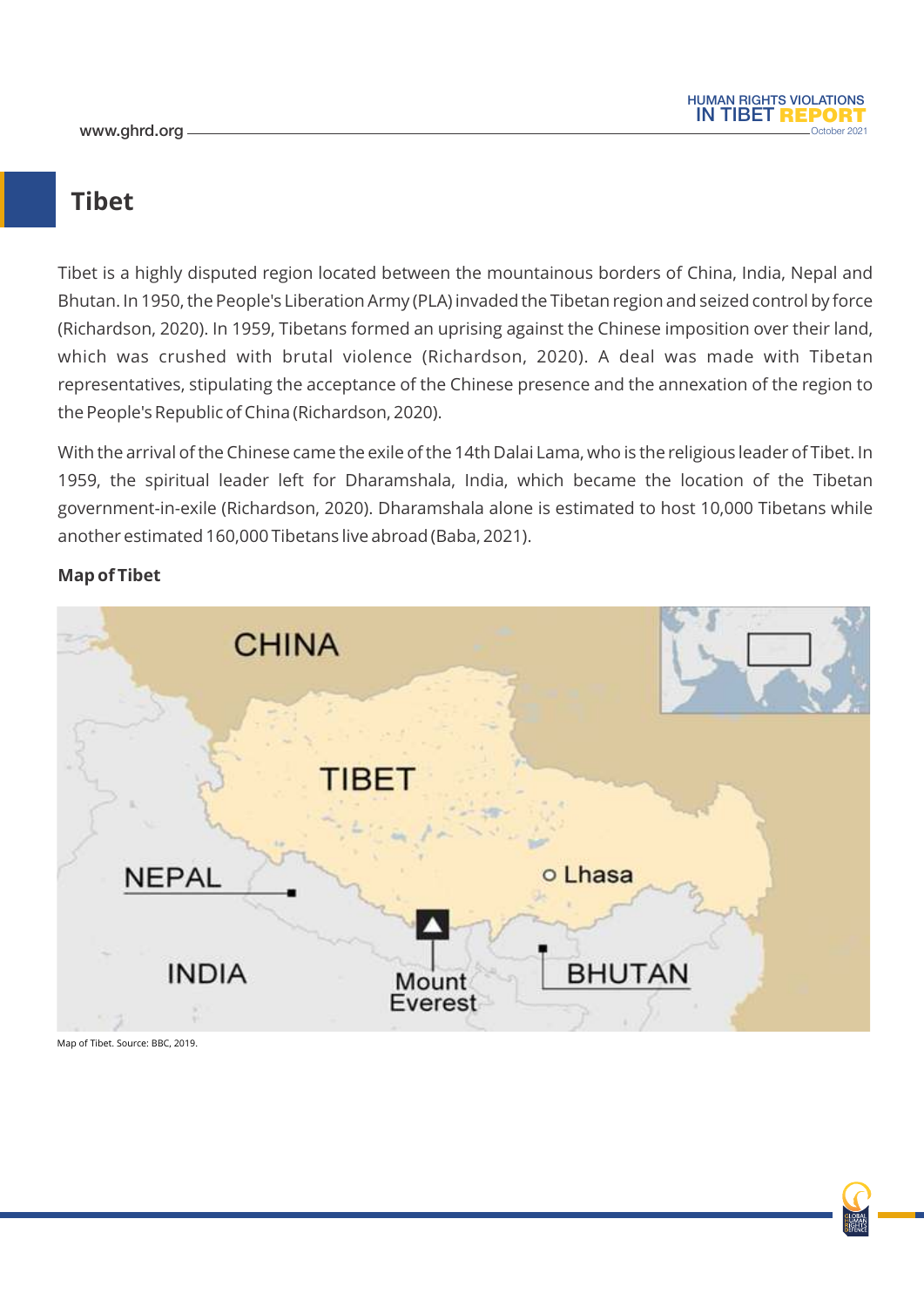## **Information on Tibet**

| Land mass               | 1,221,600 km2                                    |
|-------------------------|--------------------------------------------------|
| Population (2010)       | 3 million                                        |
| Capital                 | Lhasa (alt. 3650 meters)                         |
| Largest ethnic groups   | Tibetan, Han, Hui, Monba, Lhoba, Naxi, Nu, Drung |
| Major language          | Tibetan                                          |
| Most practiced religion | Tibetan Buddhism                                 |

Source: Richardson et al., 2020.

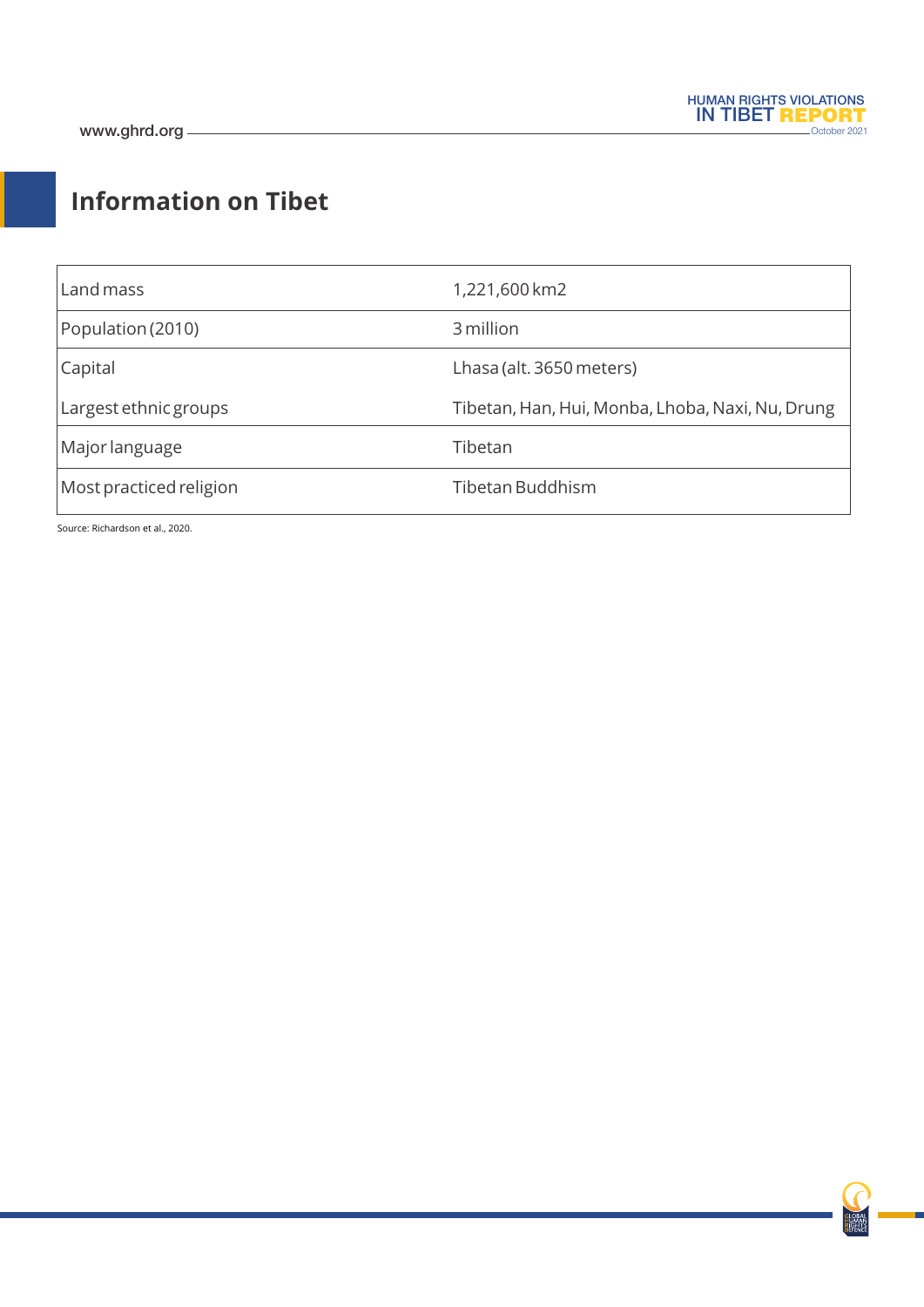## **Human rights violations against minorities in Tibet**

#### **Political oppression**

Chinese authorities have been using "arbitrary detention" as a tool against those who speak and question their policies and rules in Tibet since its invasion. in recent years, this situation has significantly worsened. October 2021 was no different. A few examples of this are the fact that a 34-year-old monk named Lobsang Choephel from the Kirti monastery and his whereabouts and physical conditions still remain unknown (CTA, 2021). Additionally, a Tibetan writer who focused on activist work against Chinese policy was arrested two years ago on an ambiguous charge - he has recently been sentenced to four years imprisonment (Radio Free Asia, 2021).

This month saw a rise in political oppression of Tibet, not only through the aforementioned augmented restrictive policies and acts by Chinese authorities, but also from the growing support of external actors in Chinese affairs in Tibet (ET Bureau, 2021; WION, 2021). China has strongly expressed its intention of continuing operations in Tibet uninterrupted by external actors, with this month showing an even tighter grasp on the region. Against international expectations, China has promoted a new Communist Party Leader of the Tibetan Autonomous Region (TAR), Wang Junzheng, who was previously sanctioned by international actors for his participation in human rights violations in Xinjiang (WION, 2021). Thus, China is demonstrating the complete rejection of human rights concerns of the international community. The 48th Session of the United Nations Human Rights Council, and statements at the United Nations Third Committee both demonstrated China's growing support across the globe regarding its involvement in Tibet (ET Bureau, 2021). This could serve as a metaphorical green light for China's continued involvement in Tibet, with worrying consequences on the Tibetan population.

#### **Environmental human rights violations**

The on-going 26th UN Climate Change Conference of the Parties (COP26) in Glasgow represented an opportunity to raise environmental issues concerning China's policies and activities affecting the Tibetan territory and its rural communities. The Chinese government's systematic exploitation of natural resources is contributing to the endangerment of the Tibetan ecosystem (The Hans India, 2021). This month, the issue has been brought to light with particular attention: the Tibetan Centre of Human Rights and Democracy blamed China for using Tibetan lands and eco-payments for their own profit. This point was raised during the COP26 Summit by the Tibetan delegation, which exposed China's climate action plan as detrimental for Tibetan rural households and nomads' access to safe water and decent livelihoods (Lekhden, 2021). Therefore, the focus of this situation should not only be geared towards the preservation of Tibetan cultural identity, heritage and the condition of political prisoners, but also to the increasing environmental degradation exacerbated by China's activities.

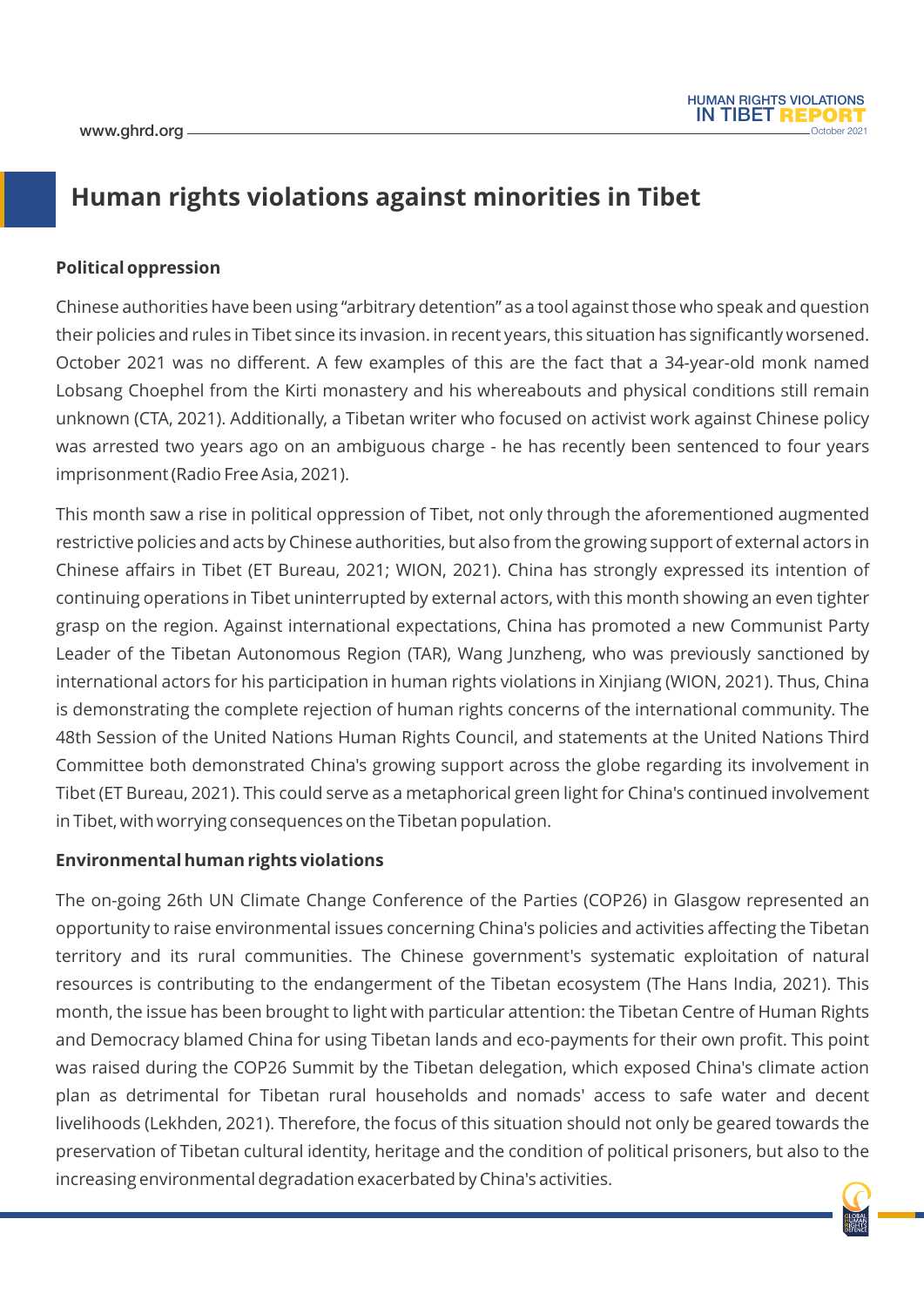

## **Human rights events of October 2021**



Source: Tibet.Net, 2021.

#### **Kirti Monastery Monk, Lobsang Choephel, detained by Chinese authorities**

A 34-year-old monk named Lobsang Choephel, from the Kirti monastery of Nagba county, has been detained by Chinese authorities. - His current whereabouts and physical condition remain unknown.In his youth, he joined the monastery and worked as one of the staff members of the tech department (CTA, 2021). He has also served as one of the official photographers of the monastery, having received several awards for his photography skills, particularly on natural sceneries. He regularly published his work online under the pseudonym Rewai Dawoe. Prior to his most recent detention, Chinese authorities had also arrested him at Nagba twice, in 2008 and 2011 (CTA, 2021). It is reported that Chinese authorities have also detained many other monks at Kirti monastery, whose details and names are still unknown, in the Sichuan province earlier this month (CTA, 2021).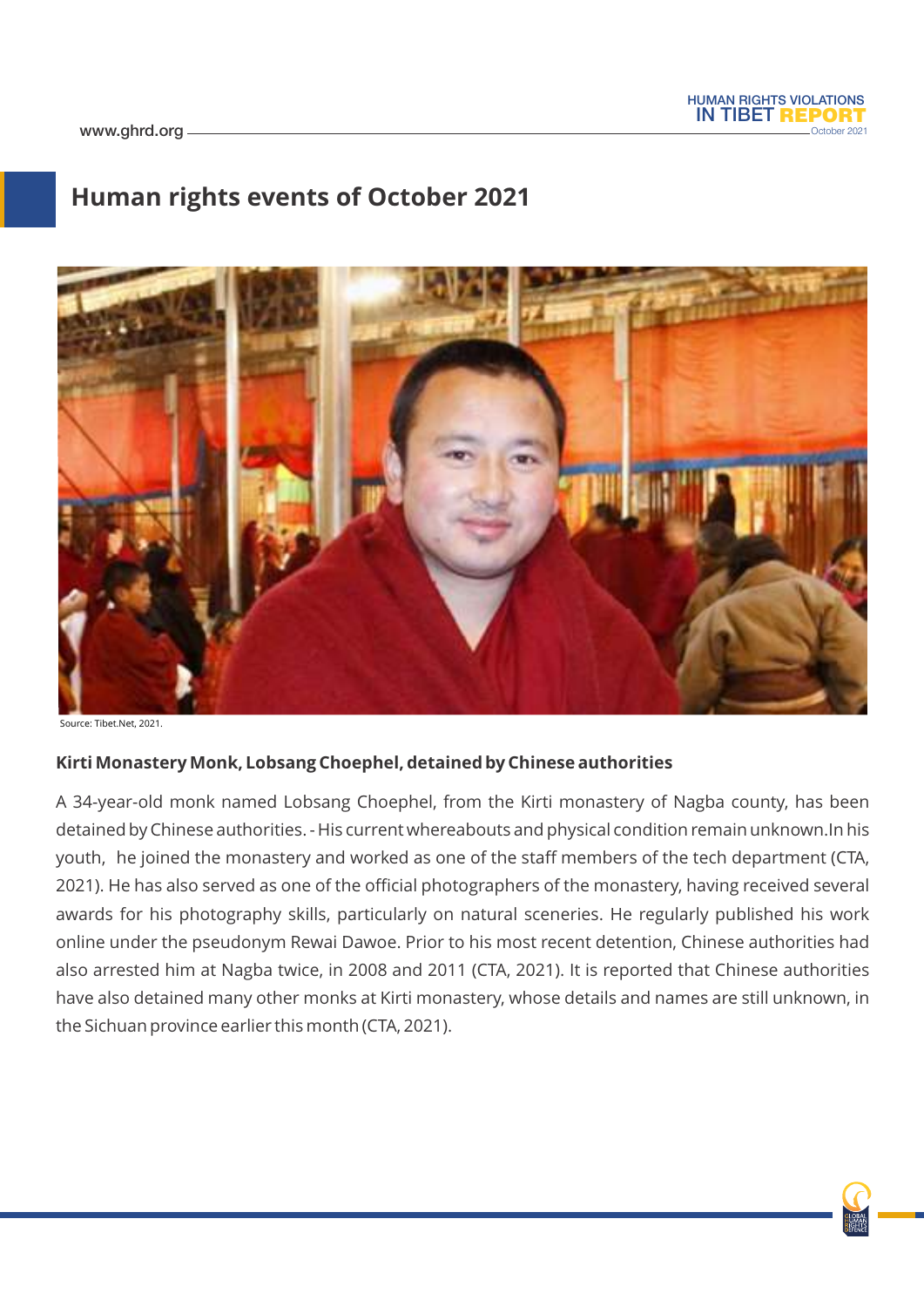

www.ghrd.org

## **Tibetan writer has been sentenced to four year imprisonment for criticizing Chinese rule**



Source: Radio Free Asia, 2021.

Lobsang Lhundup, a Tibetan author, has been recently sentenced to four years imprisonment by a Chinese court; he was arrested two years ago on an ambiguous charge (Radio Free Asia, 2021). However, there is no confirmation on behalf of the Chinese authorities as to when the sentence was announced or his present location (Radio Free Asia, 2021). At the age of 11, Lobsang Lhundup became a monk and continued his studies at Sichuan's Larung Gar Tibetan Buddhist Academy, from which a large number of nuns and monks were forced out by Chinese authorities (Radio Free Asia, 2021). In his late 20s, he taught Buddhism at the Drepung and Sera monasteries, in Tibet's regional capital Lhasa, and traveled widely in Tibet thereafter. Most importantly, by using the pen name Dhi Lhaden, he published books questioning the policy and rule of Beijing in Tibet, especially after region-wide protests in 2008 against Chinese rules and policies. It is reported that his sentence was given on this ground, and for subsequently "creating disorder among the public" (Radio Free Asia, 2021). He was taken into custody in 2019 and was held for two years without any definite charge until this year (Radio Free Asia, 2021).

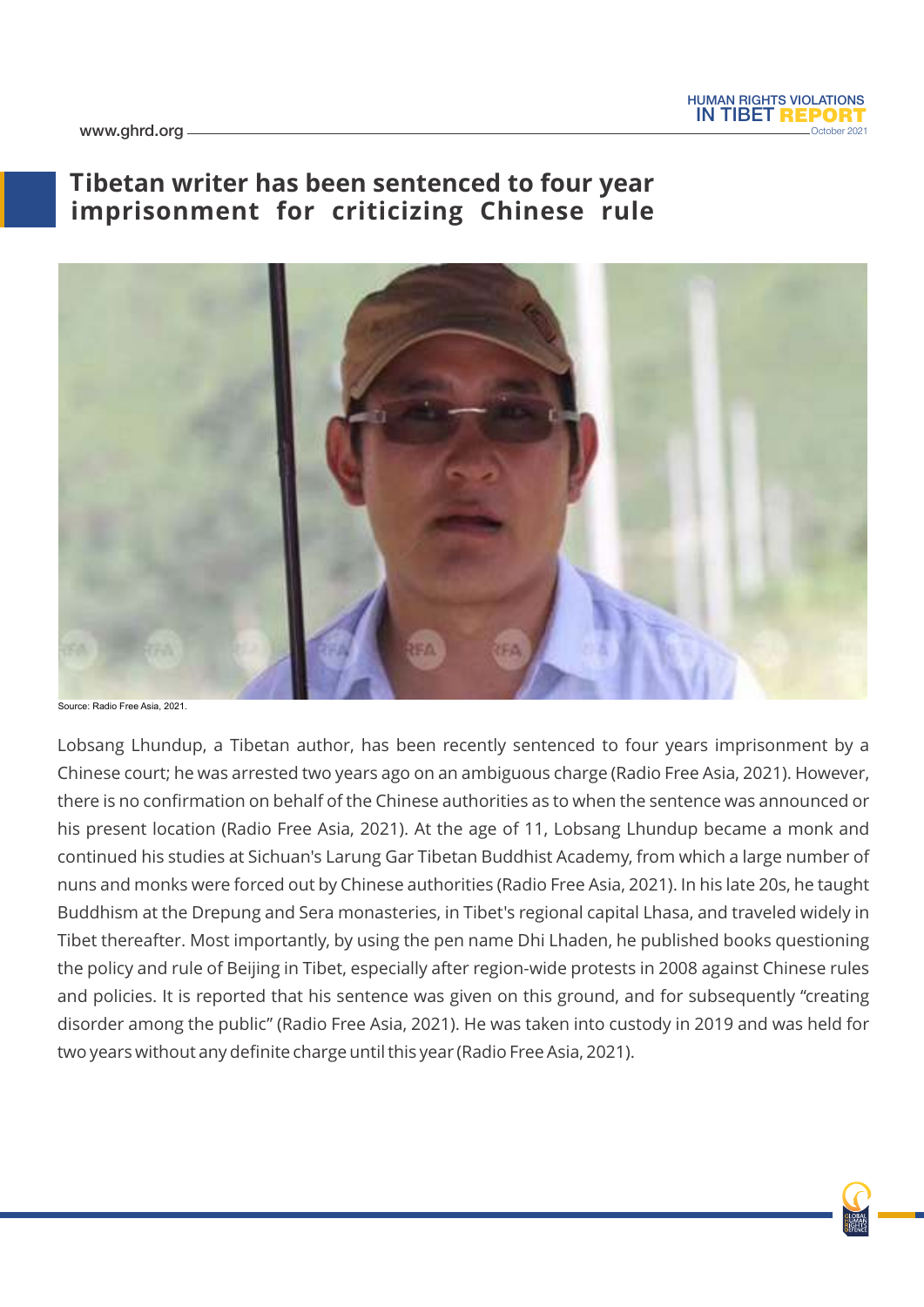

www.ghrd.org

## **Sanctioned senior official promoted to Communist Party Leader of the Tibet Autonomous Territory**



Source: Reuters, 2018.

Until October 2021, Wang Junzheng was the Deputy Secretary of the Communist Party of China Committee of the Xinjiang Uighur Autonomous Region and the Xinjiang Production and Construction Corps (WION, 2021). During this time, Junzheng was sanctioned by the United States, the European Union and Canada for his participation in alleged human rights violations in the Xinjiang region in western China. In October, Junzheng was promoted to Communist Party Leader of the Tibet Autonomous Territory (WION, 2021). This move by Beijing shows the complete rejection of the West's reaction to its actions in Xinjiang, as well as it's praise of officials such as Junzheng operating in regions with significant ethnic minority populations (WION, 2021). This is, naturally, troubling for the future of the Tibetan region. His appointment to this post will be carefully watched by worldwide human rights groups, especially concerning the well-being of Tibetans and the New Delhi border tensions.

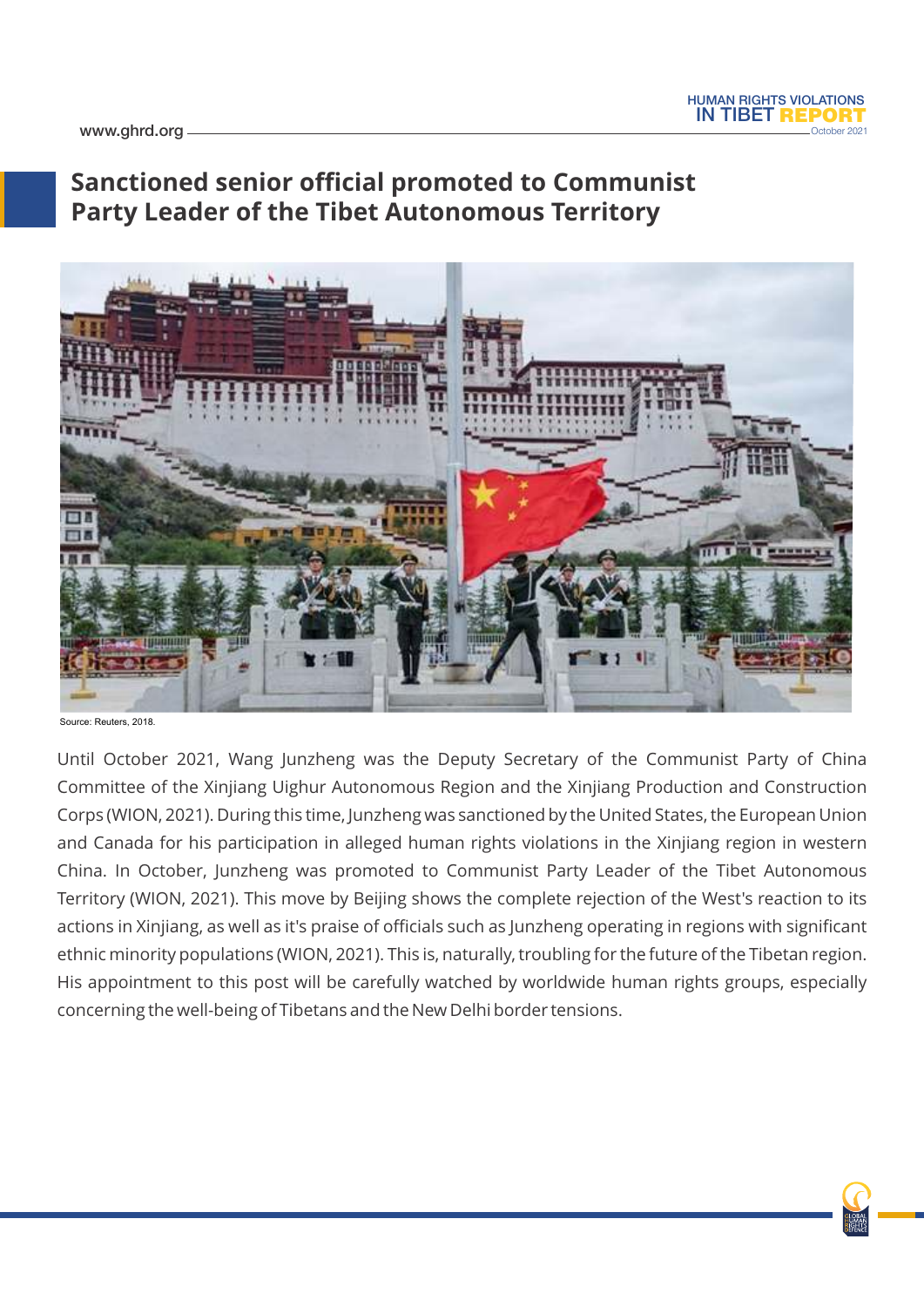## **Key South Asian nations support China's human rights approaches**



Source: Zhang Jun, China's permanent representative to the UN. Source: Xinhua from Zhang, 2021.

China has gained support from key South Asian countries as they endorsed a joint statement regarding China's human rights approach in Xinjiang, Tibet, and Hong Kong (ET Bureau, 2021). The statement gained the support of 62 nations and was brought forward by Cuba at the United Nations Third Committee, which deals with humanitarian, social and cultural issues (ET Bureau, 2021). This was particularly worrying for India, as they saw their neighbors Sri Lanka and Nepal joining Pakistan and Myanmar to support China on this matter. The statement emphasized that issues in Xinjiang, Tibet and Hong Kong were China's internal affairs, not be interfered with by external forces, and that the United Nations should respect the path for States to independently lead the path for human rights development aligned with national conditions (ET Bureau, 2021). The 62 signatory nations show a major increase in support as a few years ago, China could only manage to gain support from 40 countries mostly dependent on it for commercial and economic reasons.

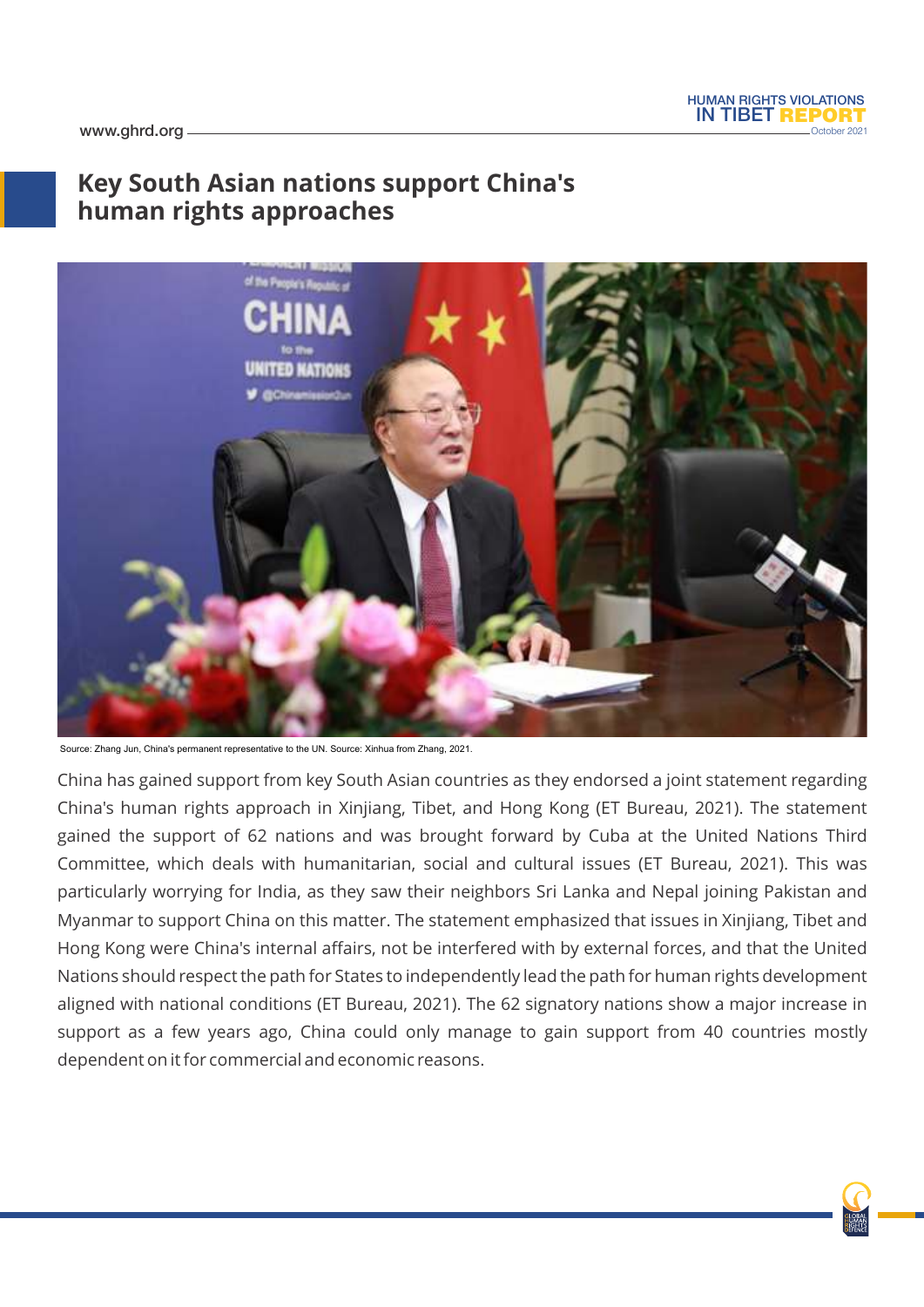## **Environmental Human Rights Violations**



Source: Yogendra Singh, 2021, Unsplash.

In light of the approaching 26th UN Climate Change Conference of the Parties (COP26) in Glasgow, and during the UN biodiversity summit, the Tibetan Centre of Human Rights and Democracy published a new report accusing China of being responsible for accelerating the climate deterioration of the Tibetan Plateau. The report blames China for using Tibetan lands to mitigate the country's own carbon footprints and climate impact. China has done this by falsely proclaiming vast watersheds to be national parks, therefore counterbalancing the country's increasing carbon emissions. However, this has not resulted in eco-compensation for Tibetan rural communities, who provide these ecosystem services. Instead, they are forcibly dislocated and removed from their lands (The Hans India, 2021). China'scontroversial approach to eco-compensation is therefore casting human rights and development concerns. (The Hans India, 2021).

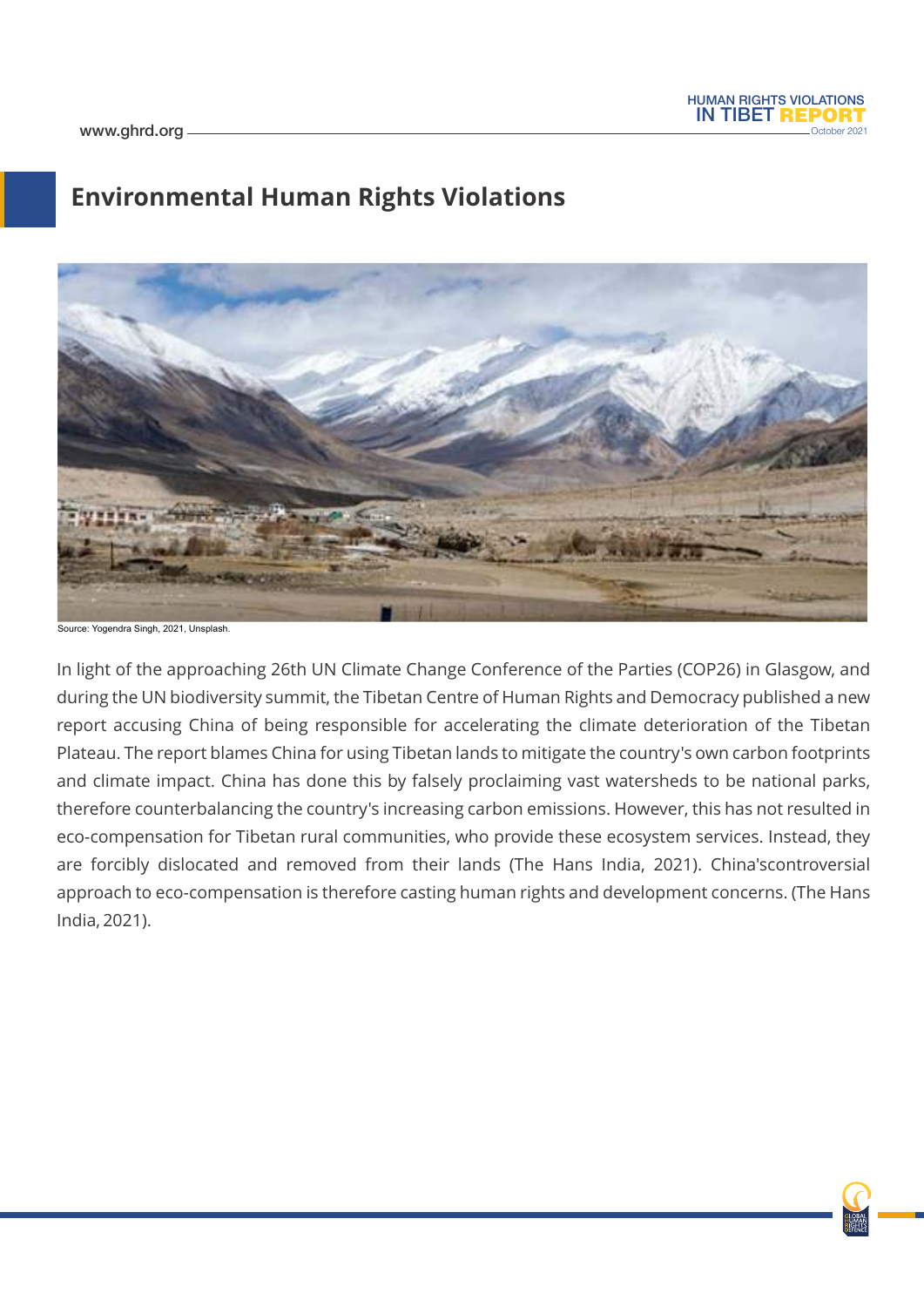### **COP26 Summit: the Tibetan delegation denounces the serious existential threat posed by Chinese environmental policies**



Tibetan Delegates at the UN COP26 Conference in Glasgow. Source: Central Tibetan Administration, 2021.

During the on-going UN COP26 Conference in Glasgow, the five young delegates representing Tibet have spoken about the increasing deterioration of the environment in Tibetan territory. The effects of climate change are becoming a significant threat for the Tibetan Plateau and its rural communities, and the Chinese government's activities in these areas are intensifying the already delicate situation. The Tibetan delegation is therefore denouncing China's exploitation of Tibetan natural resources, which also have a detrimental impact on natives' access to safe water and decent livelihoods (Lekhden, 2021). China's environmental policies and Tibetans' human rights are closely linked - the latter is dependent on China's actions. As expressed by Students for a Free Tibet<sup>1</sup>, "racist and oppressive policies have created an existential threat to both the lifestyle and the fragile ecosystem in Tibet" (Free Tibet, November 3, 2021). The Tibet delegation stressed this point by recognising that China's history of occupation plays a role in the deterioration of their environment e, and this must be acknowledged by the international community as a whole (Central Tibetan Administration, 2021).

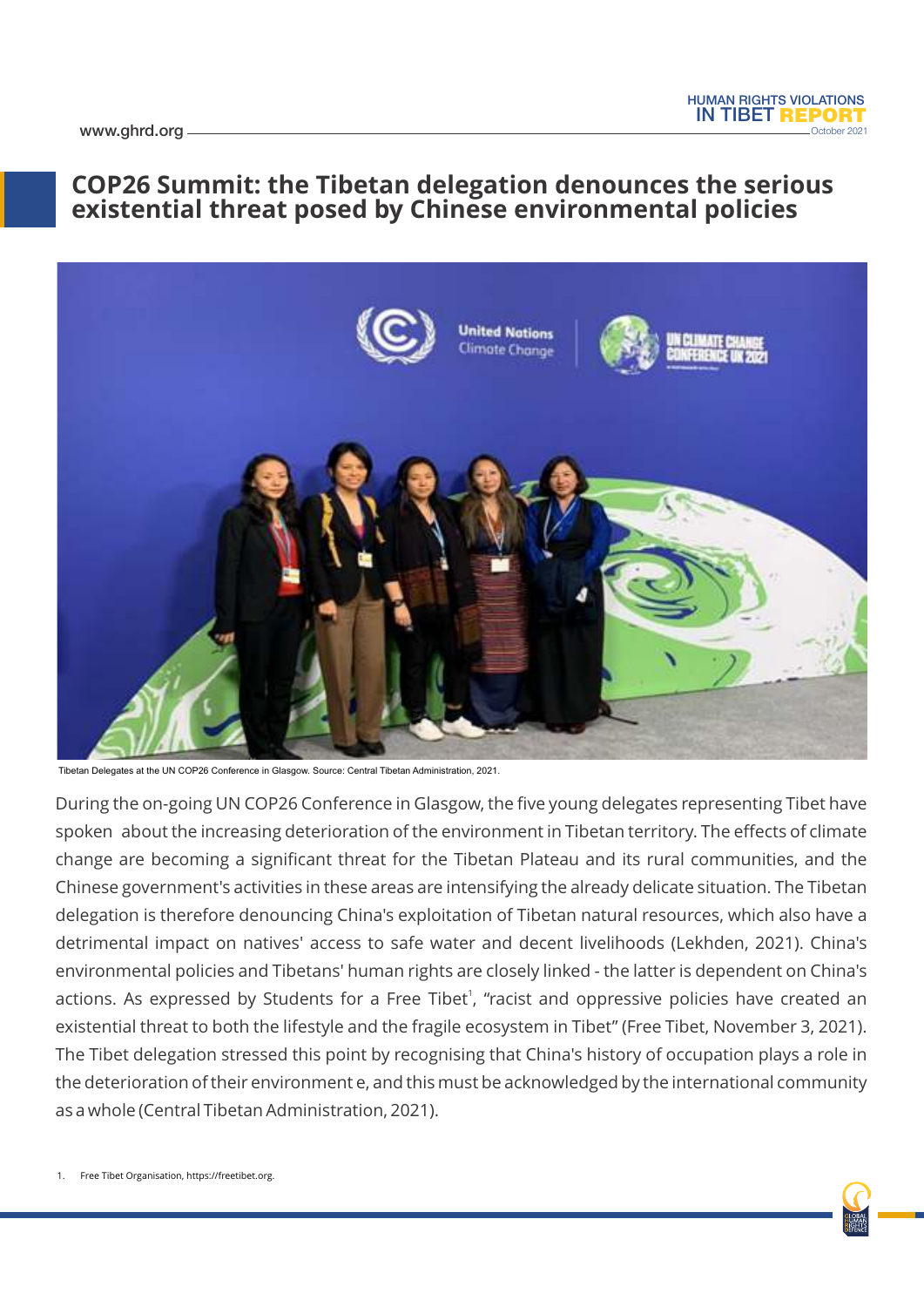

## **Concluding remarks**

The month of October 2021 was characterised by increased forms of political oppression exerted through a rise of restrictive policies from the Chinese government, as well as an increased support of Chinese authority over Tibet from third countries. This period has also witnessed the arbitrary detention and charge on ambiguous grounds of Tibetan monks and an activist author.

Political oppression and arbitrary detention were accompanied by a rise of attention to environmental issues. The on-going COP26 in Glasgow was a timely occasion to bring the issues of the Chinese government' environmental policies and activities on Tibetan territory to light on a global scale and denounce its negative consequences on rural communities and nomads' human rights. The controversial impact of China's climate change action plan on Tibetans was brought up during the Summit by the Tibetan delegation, with the intention of putting Tibet's environmental issues as a top priority in the international community's agenda.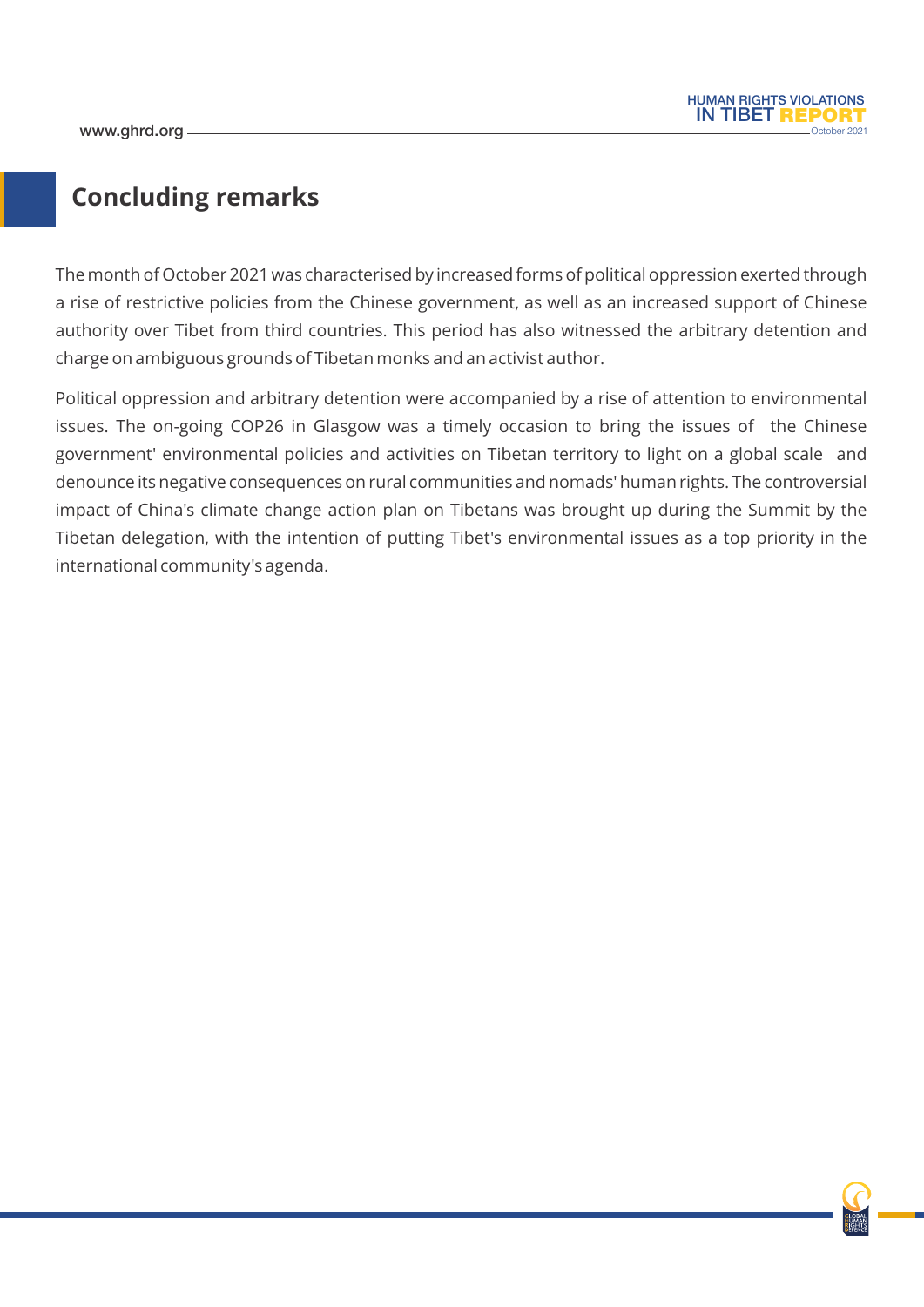## **Bibliography**

ANI News (2021). Tibetans say China's climate action plan hurts livelihoods, rights of countrymen. ANI News. Retrieved 28 September from https://www.aninews.in/news/world/asia/tibetans-say-chinas-climate-actionplan-hurts-livelihoods-rights-of-countrymen20211102124055/.

BBC. (2019). Tibet Profile. Retrieved 8 September 2021, from https://www.bbc.com/news/world-asia-pacific-16689779

Central Tibetan Administration. (2021, October 22). China Detains 34-year-old Kirti Monastery Monk Lobsang Choephel. Central Tibetan Administration. Retrieved 23 October 2021, from https://tibet.net/china-detains-34-year-old-kirti-monastery-monk-lobsang-choephel/.

Central Tibetan Administration. COP26 Team Tibet in Glasgow to Highlight Tibet's role in the Global Climatic System. Central Tibetan Administration. https://tibet.net/cop26-team-tibet-in-glasgow-to-highlight-tibetsrole-in-global-climatic-system/

ET Bureau. (2021). South Asian Nations Back China's Take on Human Rights in Xinjiang. ET Bureau. Retrieved 23 October 2021, from https://economictimes.indiatimes.com/news/international/world-news/south-asiannations-back-chinas-take-on-human-rights-in-xinjiang/articleshow/87217828.cms.

Lekhden, T. (2021). Tibetan delegation highlights Tibet's serious existential threat at COP26 summit. Phayul Newsdesk. Retrieved October 24, from https://www.phayul.com/2021/11/03/46356/ .

Reuters (2018). China says 'resolutely opposes' new US law on Tibet. Reuters. Retrieved 23 October 2021 from https://www.reuters.com/news/picture/china-says-resolutely-opposes-new-us-law-idUSKCN1OJ0OP

Richardson, Hugh E., Falkenheim, Victor C. , Shakabpa, Tsepon W.D. and Wylie, Turrell V. (2020). Tibet. Britannica. Retrieved 8 September 2021, from https://www.britannica.com/place/Tibet

Radio Free Asia. (2021, October 15). Tibetan scholar arrested for his writings was given four-year prison term following secret trial. Radio Free Asia. Retrieved 15 October, from https://www.rfa.org/ english/ news/tibet/trial-10152021154216.html.

The Hans India (2021). Climate change in the Tibetan Plateau impacts livelihoods: Report. Retrieved 18 September, from https://www.thehansindia.com/news/national/climate-change-in-tibetan-plateau-impactslivelihoods-report-710604.

WION. (2021). China: CPC official sanctioned for human rights violations to head Tibet's party unit. WION. Retrieved 23 October 2021 from https://www.wionews.com/world/china-cpc-official-sanctioned-for-humanrights-violations-to-head-tibets-party-unit-421998.

Zhang, M. (2021) China Gains Support for its Sovereignty. China Daily. Retrieved 23 October 2021, from http://global.chinadaily.com.cn/a/202110/23/WS61735647a310cdd39bc70bc3.html.